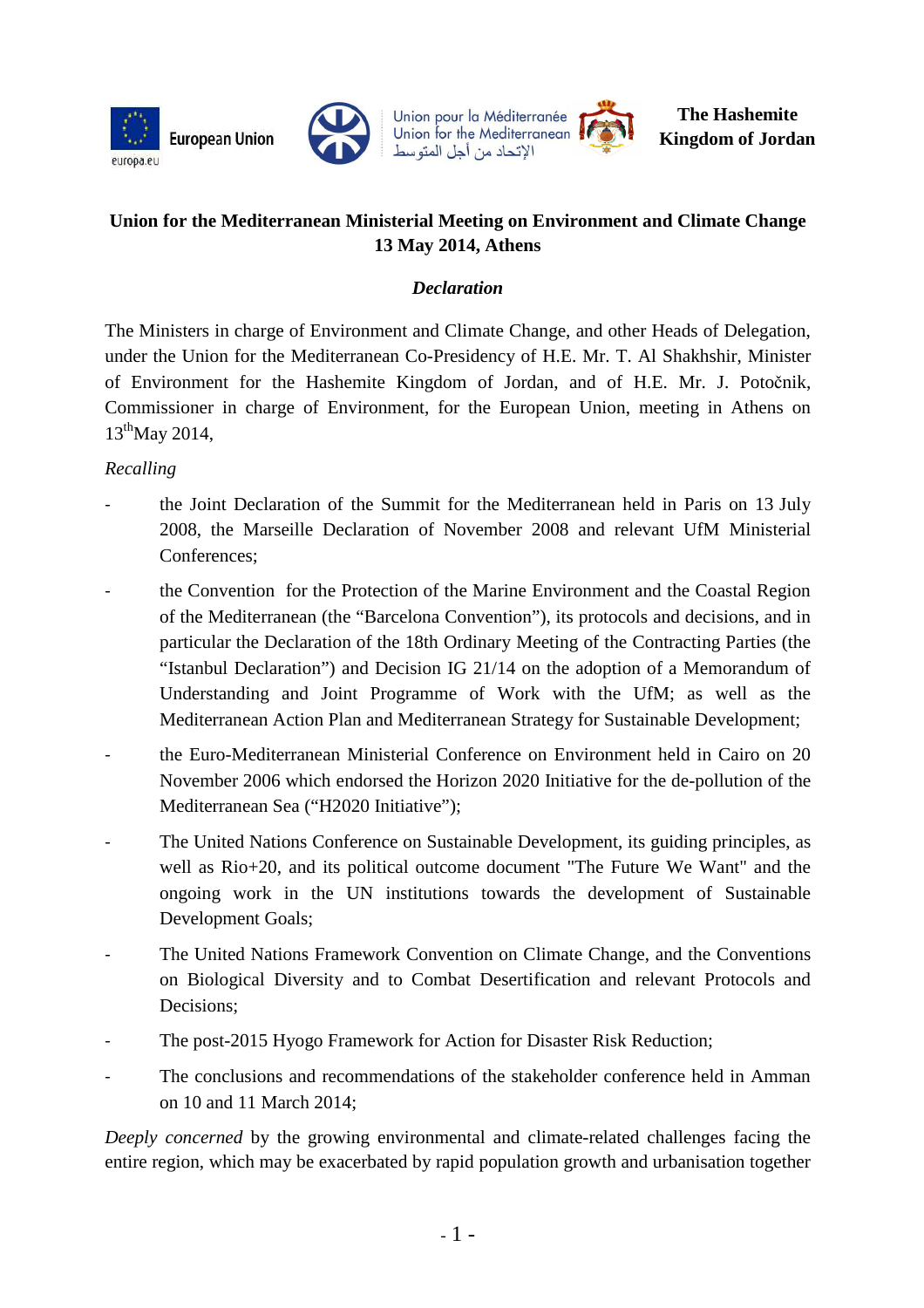





with unsustainable use of natural resources and unstainable production and consumption trends, and *acknowledging* that, if not adequately addressed, these may increasingly become a source of instability and prejudice the living conditions of current and future generations in the region;

*Deeply concerned* by the impacts of climate change on the region, and on particularly vulnerable countries, as further evidenced by the latest findings from the Intergovernmental Panel on Climate Change (IPCC), and in particular concerned that, as a major climate change hotspot, the Mediterranean faces aggravating climate-related vulnerabilities and impacts on freshwater resources, water security, extreme weather events, farming systems and food security, human health and urban infrastructure, energy, tourism, and economic growth;

*Further stressing* the need for countries causing and discharging pollution into the Mediterranean marine ecosystem and/or coastal areas to take immediate and concrete actions to eliminate such pollution;

*Recognising* the negative effects of conflicts on the environment and sustainable development;

*Stressing* the need to protect the natural heritage and resources from any destruction and deterioration in the Mediterranean region;

*Stressing* the need to preserve national heritage from the adverse effects of climate change;

*Stressing* the opportunities offered by Sustainable Consumption and Production for green, low-emission and blue growth in the context of sustainable development in the region;

*Recalling* the continued need for strengthening international cooperation, particularly in the areas of finance, technology transfer and capacity-building as per the Rio+20 Declaration;

*Reaffirming* that coherent and efficient regional cooperation is necessary to deal with these challenges, and *underlining* the role of the Union for the Mediterranean (UfM).

# **As regards the H2020 Initiative for the De-pollution of the Mediterranean Sea**

Welcome the mid-term review of the H2020 Initiative, as the leading element of the UfM flagship De-pollution of the Mediterranean Sea Initiative, take note of the conclusions and recommendations of the various studies, as presented in the synthesis report, and welcome the progress in its components (capacity building, review and monitoring, research, and pollution reduction). In particular, welcome the significant achievements in moving forward investments in critical infrastructures, in building human capital, and in mainstreaming environment into other policies, and stress the strategic focus provided by UNEP/MAP hotspots list and National Action Plans (NAPs).

However, recognise that progress, in some cases, has been delayed by insufficient implementation of national policies and measures providing for the sustainable financing and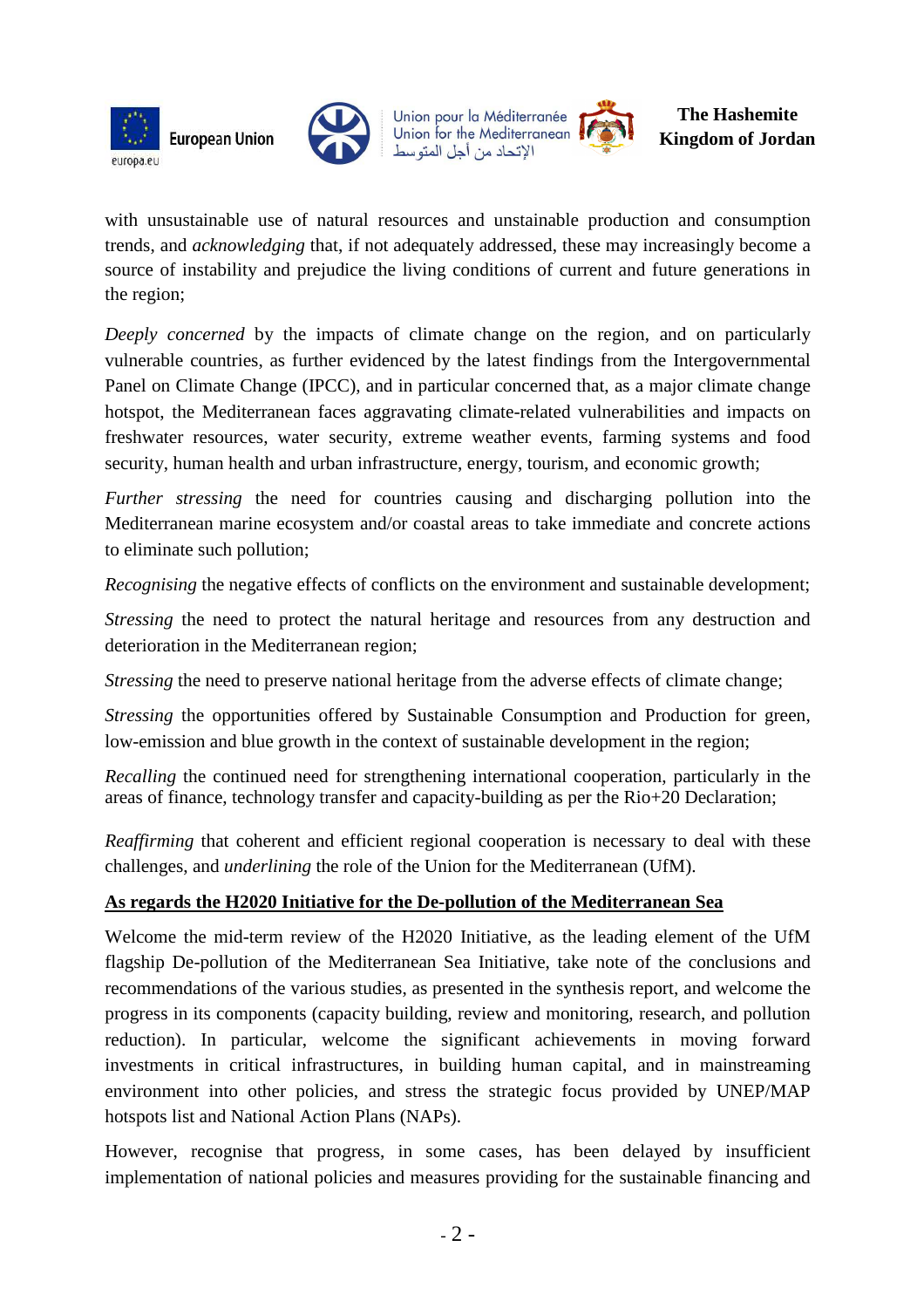





management of the infrastructures, that new priorities are emerging, and also that challenges remain to have an accurate picture of the state of the Mediterranean Sea.

Stress that unless the efforts to de-pollute the Mediterranean Sea by 2020 are considerably intensified, the goal will not be fully met.

## With this in mind, Ministers

- renew their support for the Horizon 2020 Initiative, reaffirming the continued relevance of its four components and the three sectors targeted (waste water, solid waste and industrial emissions); and agree to strengthen its pollution prevention dimension and to pay attention to emerging and related issues, such as hazardous waste and marine litter;
- call for further strengthening of synergies with the Barcelona Convention, between the key regional actors, and other regional initiatives, including those aiming to accelerate the shift towards Sustainable Consumption and Production (SCP);
- undertake to take firm steps to ensure the full implementation and enforcement of policies supporting the H2020 Initiative goals, in line with the Ecosystem Approach (ECAP) and the priorities included in the NAPs, and, when required, with the support of the capacity building component;
- undertake to address data needs by applying the principles of Shared Environment Information Systems (SEIS) in line with the commitments under the ECAP Decisions of the Barcelona Convention, also contributing to its regional integrated monitoring programme;
- undertake to take steps to accelerate the necessary reforms to create a favourable and sustainable investment environment, and to ensure adequate project preparation and implementation;
- undertake to take into account the principle of common but differentiated responsibilities between Euro-Mediterranean partners and develop the necessary incentives for increasing knowledge and technology transfer. In this context, call for intensifying the efforts to transfer research results into policy decision-making;
- reaffirm their commitment to support the elaboration of a pipeline of relevant projects and welcome MeSHIP II, the project preparation facility; and invite all relevant actors to continue the collaborative work to develop criteria for sustainable investments prioritisation, building amongst others on the results of the study delivered by the Secretariat of the Union for the Mediterranean (UfM Secretariat), and aligning as appropriate with the NAPs revision process currently undertaken by UNEP/MAP;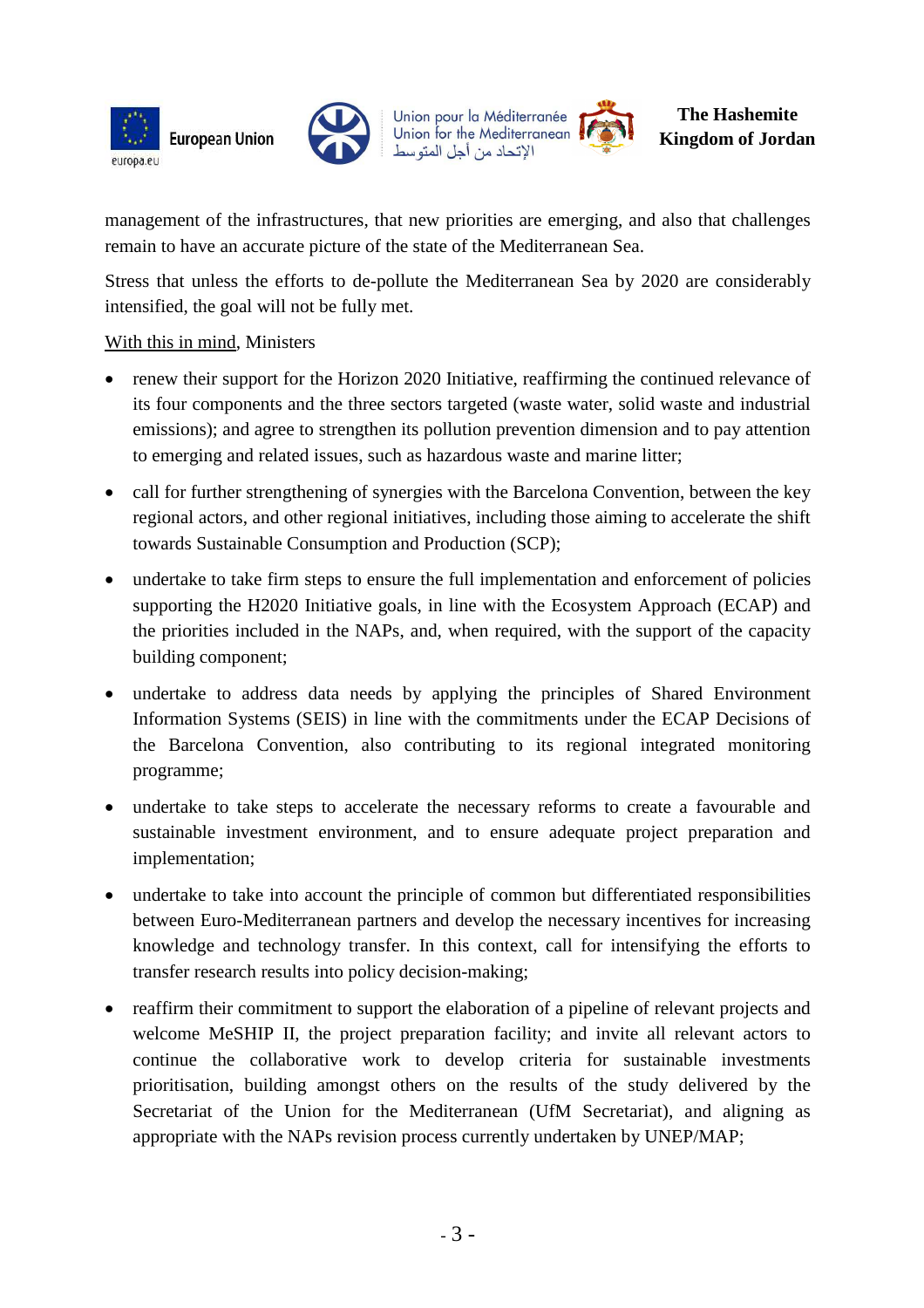







- emphasise the need to revamp the H2020 Pollution Reduction sub-group, and call in particular for the full involvement of the UfM Secretariat;
- mandate the H2020 Initiative Steering Committee, including the UfM Secretariat and UNEP/MAP, to develop a work programme for the second phase by December 2014 on the basis of the guidance provided in this and previous declarations; and request it to regularly report on its progress to Senior Officials. Ministers call for cooperation between the Secretariats of the UfM and the Barcelona Convention through the implementation of the 2013 Memorandum of Understanding; and call for exploring ways to streamline MAP and H2020 Initiative focal points and related meetings.

#### **As regards sustainable consumption and production**

Ministers acknowledge that shifting towards sustainable consumption and production patterns is essential to reduce pollution and waste, as well as to increase resource and energy efficiency and hence the prevention of climate change impacts. This transition to a green and lowemissions economy will provide real opportunities for preserving natural resources, job creation, improvement of the quality of life for all and ensure a sustainable future.

Ministers welcome the adoption of the Ten Year Framework of Programmes on Sustainable Consumption and Production Patterns (SCP) by the Heads of State at Rio+20;

Ministers take note of the SCP Decision under the Barcelona Convention, and support the development of a Regional SCP Action Plan and Roadmap in line with this Decision;

## With this in mind, Ministers

- will endeavour to initiate policy reforms required to provide the appropriate incentives and signals to accelerate the shift towards sustainable consumption and production patterns, while paying attention to the unequal economic development and social disparities among Mediterranean countries;
- express their support for green and low-emission economy and the required innovations, and technology transfer in the area of sustainable products and services and new sustainable business models, as well as tools such as eco-design. In addition, acknowledge the potential for sustainable blue growth and note the necessity to promote the development of innovative and sustainable marine and maritime activities. In this context, Ministers welcome the various platforms for the development and dissemination of best practices that demonstrate the economic benefits and technical solutions for making production processes and consumption patterns more efficient and environmentally friendly;
- undertake to develop activities to ensure the full coverage of the region;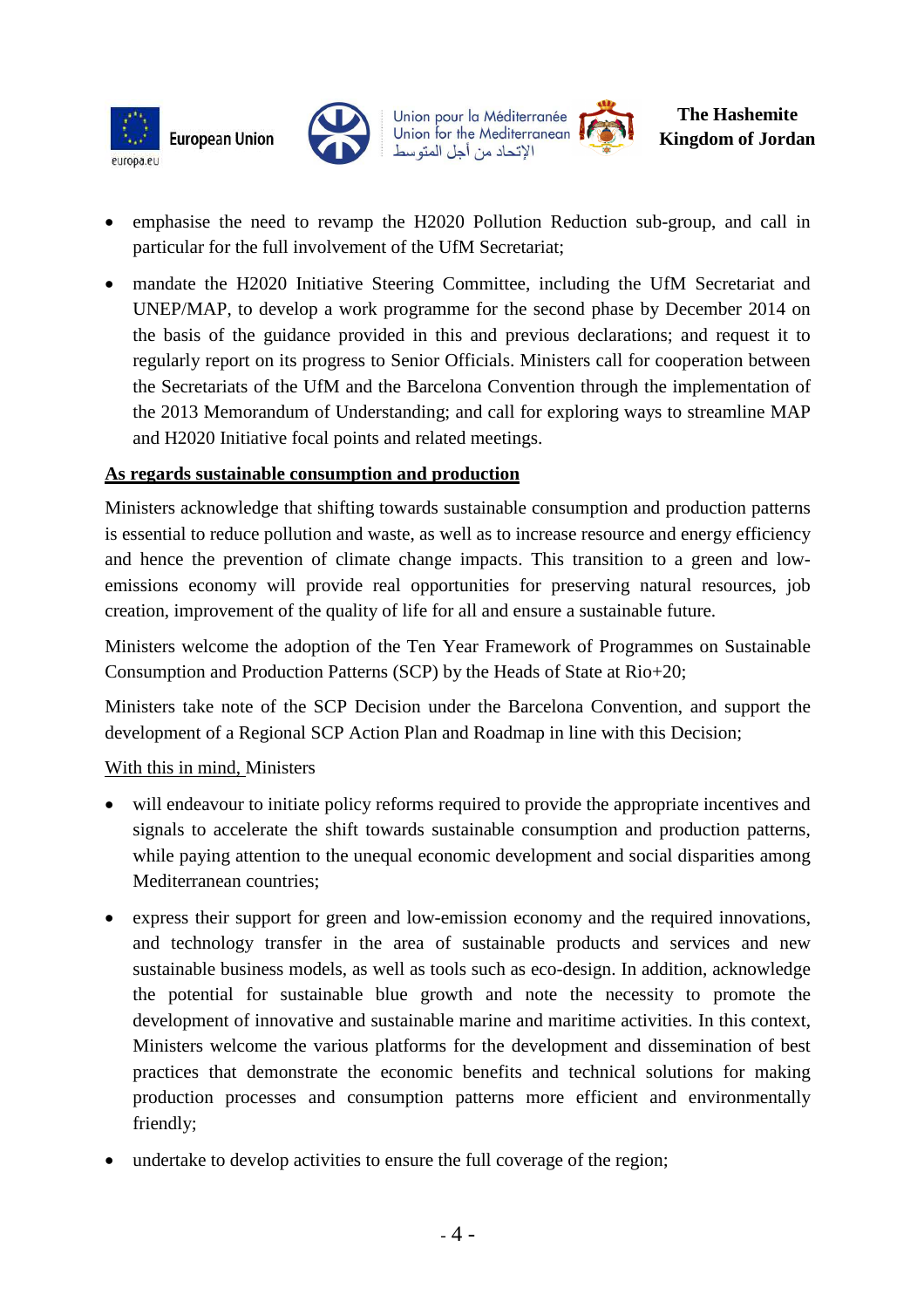





#### **The Hashemite Kingdom of Jordan**

• strongly support the complementary efforts of the European Union and of the UfM Secretariat on SCP. In this context, welcome the initiation of the SWITCH-Med programme with the support from the European Union and the labelling of the UfM project Mediterranean ReScp. These programmes are recognised to be an important support to the transition to sustainable consumption and production and to the implementation of the Barcelona Convention and its protocols.

#### **As regards climate change**

Ministers note with great concern the impacts of climate change on economic growth and development, which will inevitably worsen if climate change is not adequately and urgently tackled with the necessary determination and action. Water availability and quality have been significantly impacted, thereby negatively affecting related economic sectors in the Mediterranean region, particularly in the most vulnerable Southern countries. Rising sea levels and their coastal impacts, as well as desertification are also a matter of concern. They recognise the growing need for the region and its future prosperity to enhance its resilience to climate change, notably in key sectors of the economy, such as agriculture, water, also with respect to food security. While recognising the challenges arising from the transition towards sustainable low-emission development economies, Ministers also point at the benefits and opportunities, including for growth and job creation, arising from such a transformation and express their readiness to enhance their cooperation in that regard;

Taking into consideration the fifth assessment report of the IPCC, Ministers recognise the urgent need for actions to cut global greenhouse gas emissions before and after 2020 in order to limit the increase in global temperature to below 2 degrees Celsius above pre-industrial levels, acknowledging that this is achievable and that this can also generate significant cobenefits;

Ministers reiterate their full determination to work together towards the adoption of a global, ambitious, fair and legally binding international agreement in Paris in 2015, as agreed in Durban. Ministers recall the need to intensify domestic preparations for "intended nationally determined contributions" to be submitted well in advance of Paris, and in the first quarter of 2015 for those ready to do so, as agreed in Warsaw, as well as the importance of adaptation and climate finance, in the context of the 2015 agreement; Ministers agree to further work together to explore ways and means to enhance support (notably capacity building) for domestic preparations;

Ministers also take note of the UN Secretary General's initiative to host a Leaders' Summit in September 2014 as an opportunity to generate high-level momentum towards the conference in Lima in December 2014, and the 2015 agreement more generally and to catalyse support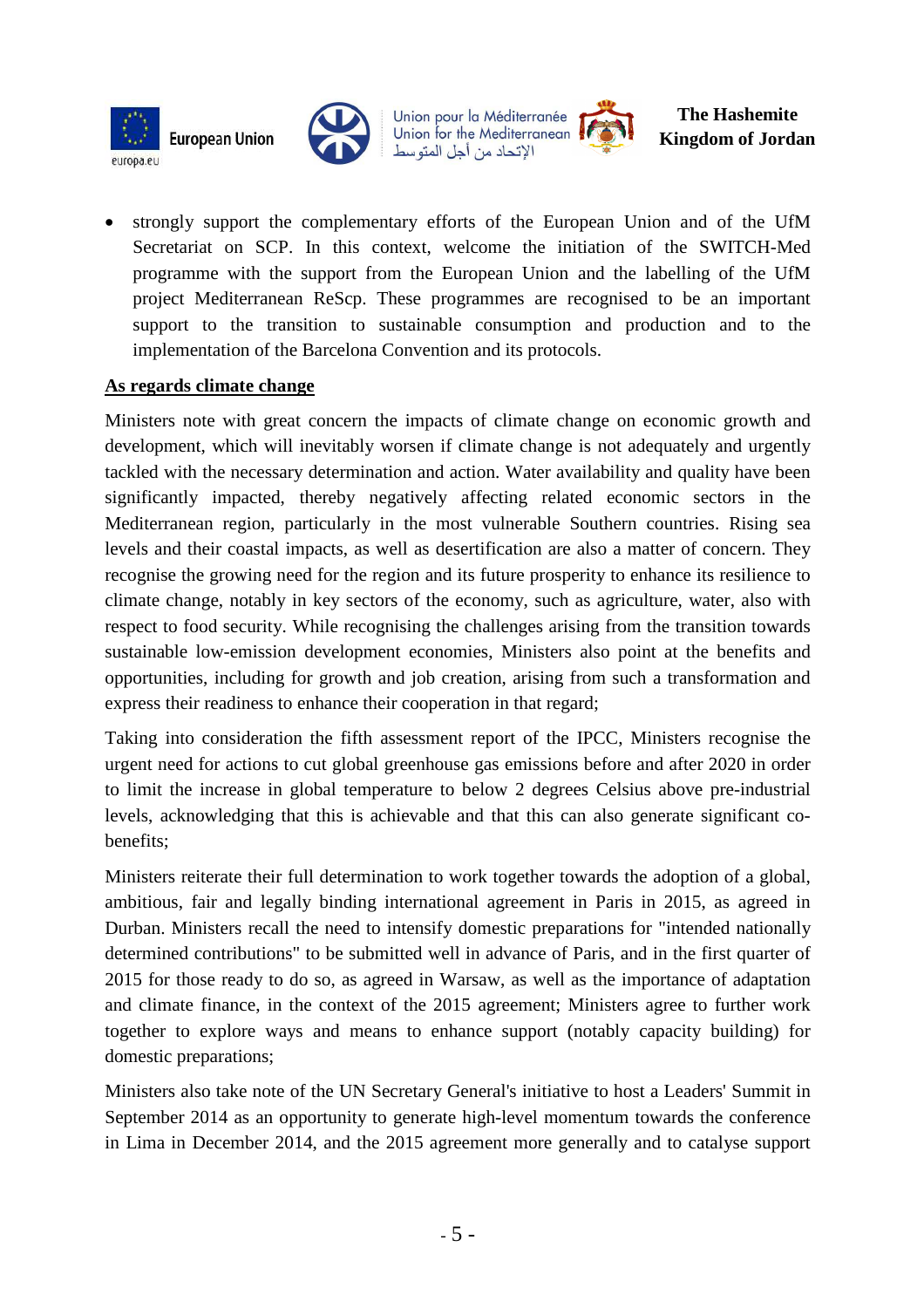





#### **The Hashemite Kingdom of Jordan**

for climate action with all relevant actors before and after 2020. Ministers welcome the preparations for the Leaders' Summit made at the Abu Dhabi Ascent meeting in May 2014;

Ministers acknowledge ongoing efforts on climate action and recent developments in climate policies and measures across the Euro-Mediterranean region, note with appreciation the progress made to date through projects, initiatives and investments in areas of low-emission development, as well as in building resilience, and underline the importance of intensifying efforts to further support the development of low-emission, and climate-resilient economies, consistent with national circumstances and priorities, poverty eradication and sustainable development objectives;

Ministers underline the importance of the regional vulnerability assessment to determine climate change hotspots and support the regional climate change adaptation framework under the development by UNEP-MAP;

Ministers further note the potential to build on relevant initiatives, tools and mechanisms, addressing among others sustainable consumption and production, green economy/green growth, energy efficiency and renewable energy, integrated coastal zone management, sustainable urban development, sustainable land management, disaster risk reduction and management, but also mainstreaming of climate change considerations into other key policies (e.g., water, agriculture, energy, transport, tourism, waste management and construction); and emphasise the need to further exploit synergies of these sectors with other related fields and projects;

Ministers underline the potential to fully exploit existing initiatives and mechanisms, such as in particular the EU's Neighbourhood Investment Facility, the Low Emissions Capacity Building Programme, the Partnership for Market Readiness, the Integration of climatic variability and change into national strategies to implement the Integrated Coastal Zone Management (ICZM) protocol in the Mediterranean, the Technology Needs Assessment, the Green Technology Transfer, the Global Climate Change Alliance, as well as regional projects specifically targeting technical assistance and capacity building on climate change (namely CLIMA South and ECRAN);

Ministers also welcome the EU commitment that 20% of the EU budget 2014-2020 shall be devoted to climate expenditure, and underline the importance of investment facilities for climate-related projects and initiatives;

## With this in mind, Ministers

establish a "UfM Climate Change Expert Group" and agree its first meeting to take place by October 2014;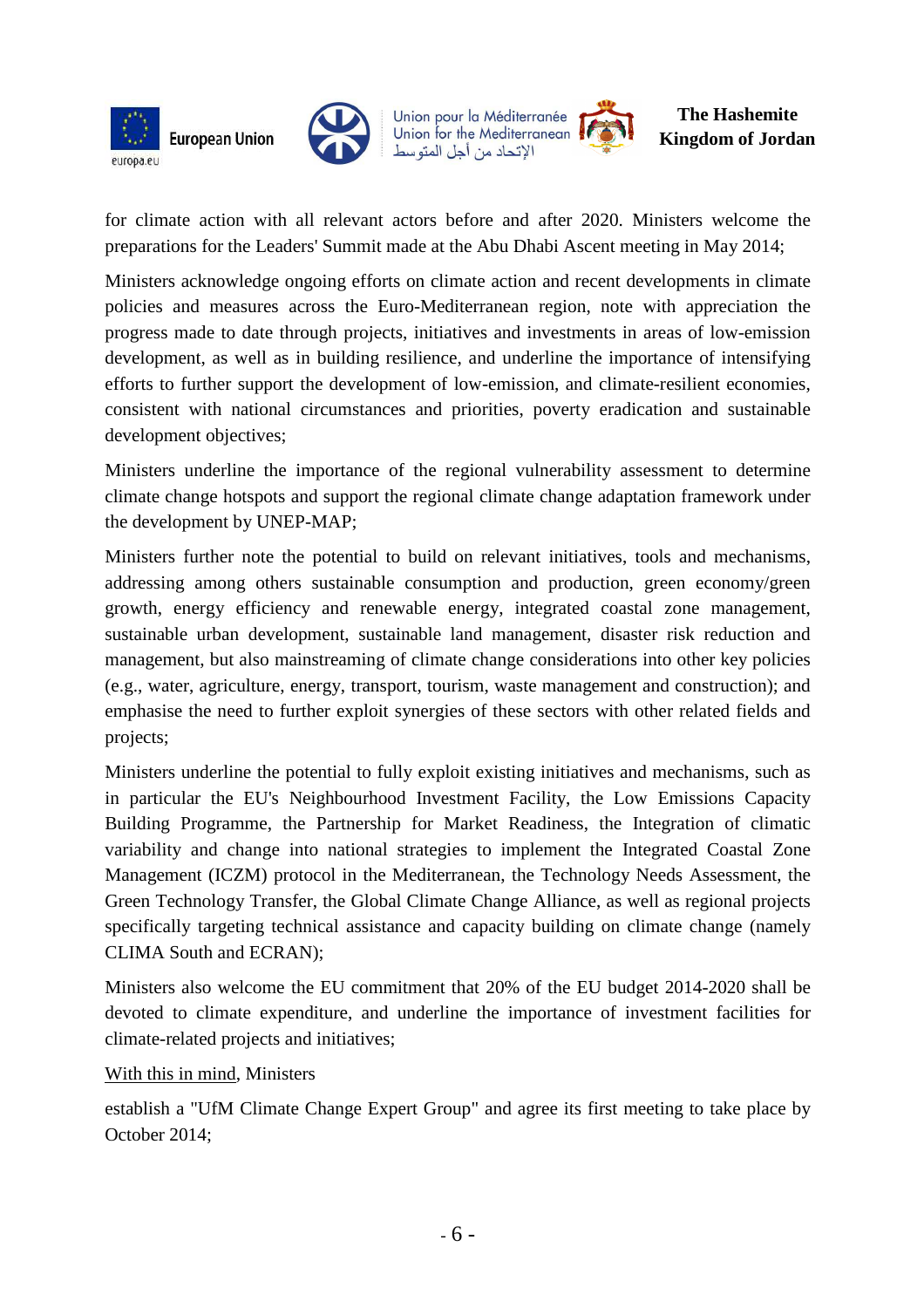





request the Expert Group to meet at least once a year and bring together governments, agencies, civil society, relevant international institutions including international donors, private sector representatives and other experts, as appropriate, from the Union for the Mediterranean region on a regular basis in order to

- promote better knowledge about common climate change challenges across the region, in order to address regional, national, local concerns;
- provide, as appropriate, multilateral and multi-stakeholder exchanges on cross-border and regional cooperation on climate change, including exchange of information and best practices;
- stimulate and advance discussion on climate change priority actions on adaptation and mitigation including but not limited to low-emission and climate-resilient development in the region and related costs, co-benefits, and feasibility;
- catalyse the identification, development and support of concrete projects and initiatives related to low-emission and climate-resilient development, including green growth/green economy with key stakeholders and potential public and private donors and investors; namely foster the elaboration of Low Emission Development Strategies (LEDS) including basic supporting tools (e.g., monitoring, reporting and verification systems), Nationally Appropriate Mitigation Actions (NAMAs), National Adaptation Plans (NAPs) and adaptation policies, including scenario development and impact assessments, and, where relevant, in close synergies with disaster risk management actions;
- support and further stimulate climate-relevant work of local and regional authorities, as well as civil society and the private sector, including the Covenant of Mayors or sustainable cities initiatives;

The Expert Group will be co-chaired by the UfM co-Presidencies. The UfM Secretariat will act as secretariat to the group;

Ministers request a follow-up on this Declaration and invite the Expert Group to report on its progress in the second semester of 2015 at senior officials level.

## **As regards other environmental issues**

Furthermore, Ministers

- reaffirm the fundamental value of biological diversity, in particular the marine and coastal ecosystems that provide goods and services essential for sustaining the livelihoods of people across the Mediterranean region;
- in this context, reaffirm their commitment to achieve the Aichi Targets of the Convention on Biological Diversity and the commitments under the Barcelona Convention, in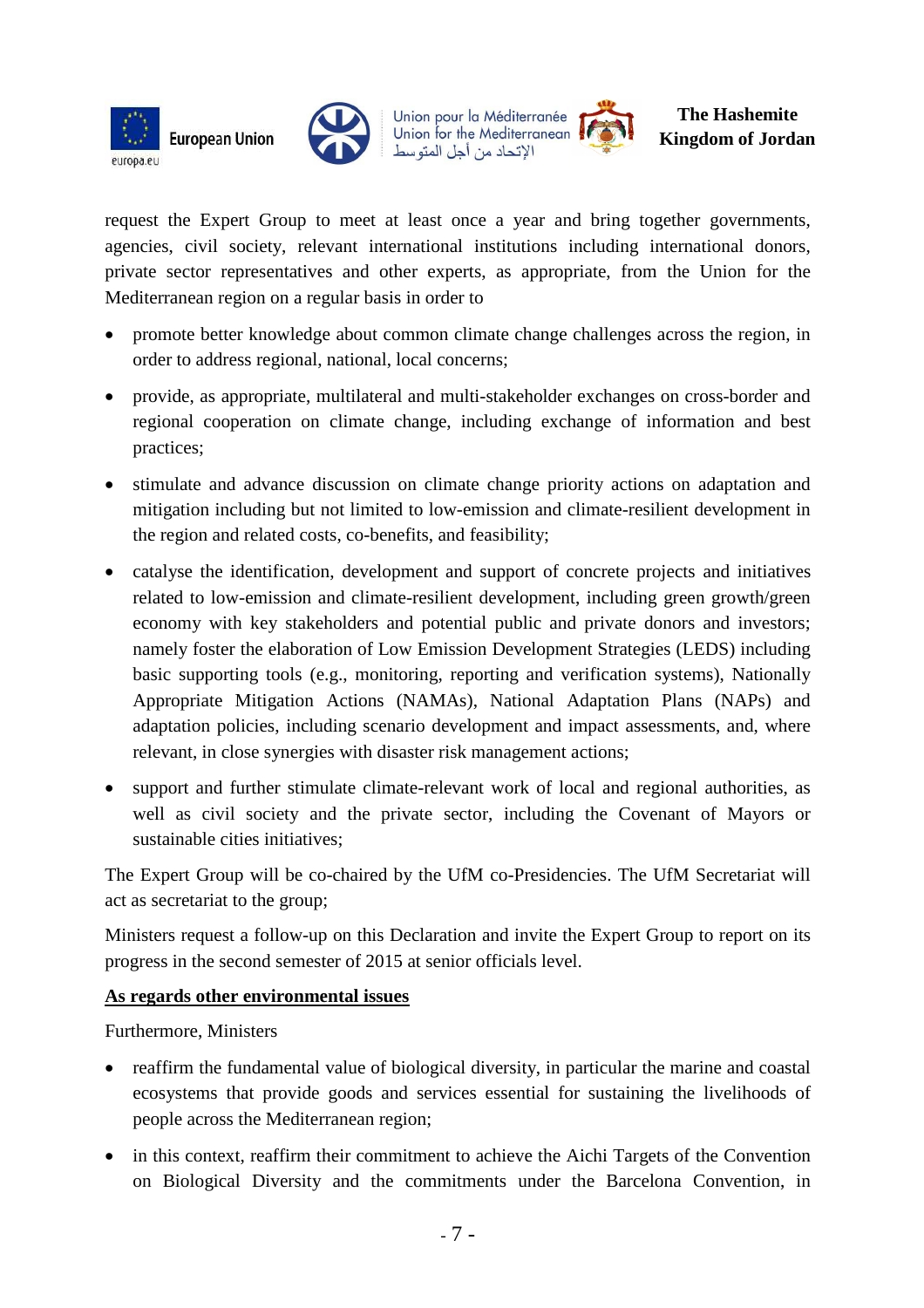





particular relating to marine protected areas, the ecosystem approach, and the action plan on ICZM. In this context, Ministers welcome the creation by Monaco, France and Tunisia of a Trust Fund for Marine Protected Areas in the Mediterranean, open to all parties;

- underline the importance of a rich avifauna and welcome recommendations under the Bern Convention, in particular the Larnaka and Tunis action plans as well as initiatives under the African Eurasian Waterfowl Agreement;
- call for the application of the cross-cutting policy tools available under Integrated Maritime Policy, such as marine spatial planning, to integrate environment and climate change concerns into relevant horizontal policies;
- recognise that the Mediterranean region is becoming increasingly urbanised. While the region's cities concentrate environment and climate challenges, they also provide the opportunity for focused and effective solutions, which will improve the quality of life of their citizens. Initiatives such as the Eco-Cities of the Mediterranean launched by Jordan, or the UfM, EU, Barcelona Convention and Covenant of Mayors initiatives on sustainable cities are recognised as important vehicles for advancing action and sharing engagement.

## **As regards environmental and climate change governance and stakeholder involvement**

Ministers endeavour to take appropriate measures to ensure environment and climate change are mainstreamed into sectoral policies and institutional structures, promoting and reinforcing the cooperation between ministries, agencies, local and regional authorities, and the private and public sector;

Ministers stress the significant role that civil society, including recognised and registered NGOs, academic, financial and research institutions, local and regional authorities, the private sector, and other stakeholders can play in achieving environmental and climate-related objectives. Ministers recognise that steps are necessary to enhance the opportunities and capacity for them to participate in decision-making processes.

## **As regards the need for increased awareness and education**,

Ministers recognise the importance of education and awareness as a prerequisite to address the environment and climate-related challenges and therefore endorse the Mediterranean Strategy on Education for Sustainable Development annexed to this Declaration, and encourage all countries, stakeholders and media in the region to implement it in the best way possible.

## **As regards ensuring implementation of required environment and climate investments**

Ministers recognise the need to ensure that the measures and policies required to address environment and climate challenges are clearly identified as priorities, fully integrated in their national development strategies and adequately resourced, and more importantly, detailed